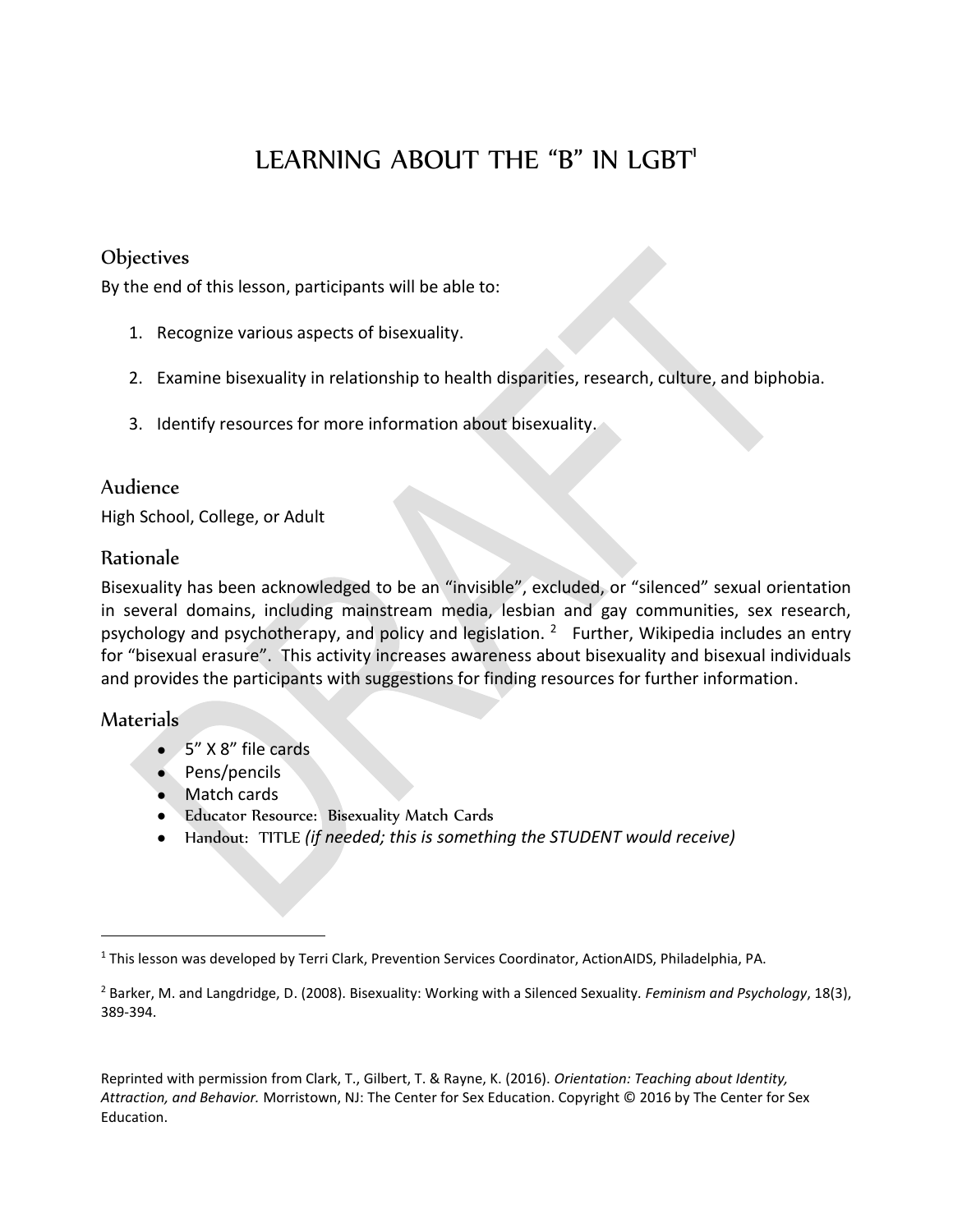# Procedure

- 1. Explain that bisexual individuals are often invisible, experiencing high rates of being ignored, discriminated against, and seen as invisible by both the heterosexual world and the lesbian and gay communities. Explain further that bisexuals are often branded as invalid, confused, and incapable of monogamy. Despite years of activism, the needs of bisexuals still go unaddressed and their very existence is still called into question. This workshop is designed to give you a chance to learn about bisexuality and to think about people who identify as bisexual.
- 2. Tell participants that the first activity will be a way to learn about different aspects of bisexuality and that they will be using match cards. Some of the cards have words or phrases on them. The other cards have definitions or explanations.
- 3. Randomly distribute the cards to participants. Depending on the size of the group, some participants may get more than one card. Tell them that their task is to find the matching card, and that they should move around the room, sharing the information on their card in order to find their match. Once they find their match, have one of the participants keep both of the cards.
- 4. After call cards have been matched, using the following discussion questions.

#### *Discussion Questions:*

- a. In general, what was the activity like? (difficult, easy, confusing). Explain.
- b. Were you surprised by any information? Explain.
- c. Name something you learned about bisexuality or bisexual people.
- d. Name something you would like to learn more about? How will you find that information?
- e. What can you do to help educate others about bisexual people and bisexuality?
- 5. Tell the participants that they will now take a look at some of the messages they received about bisexual people.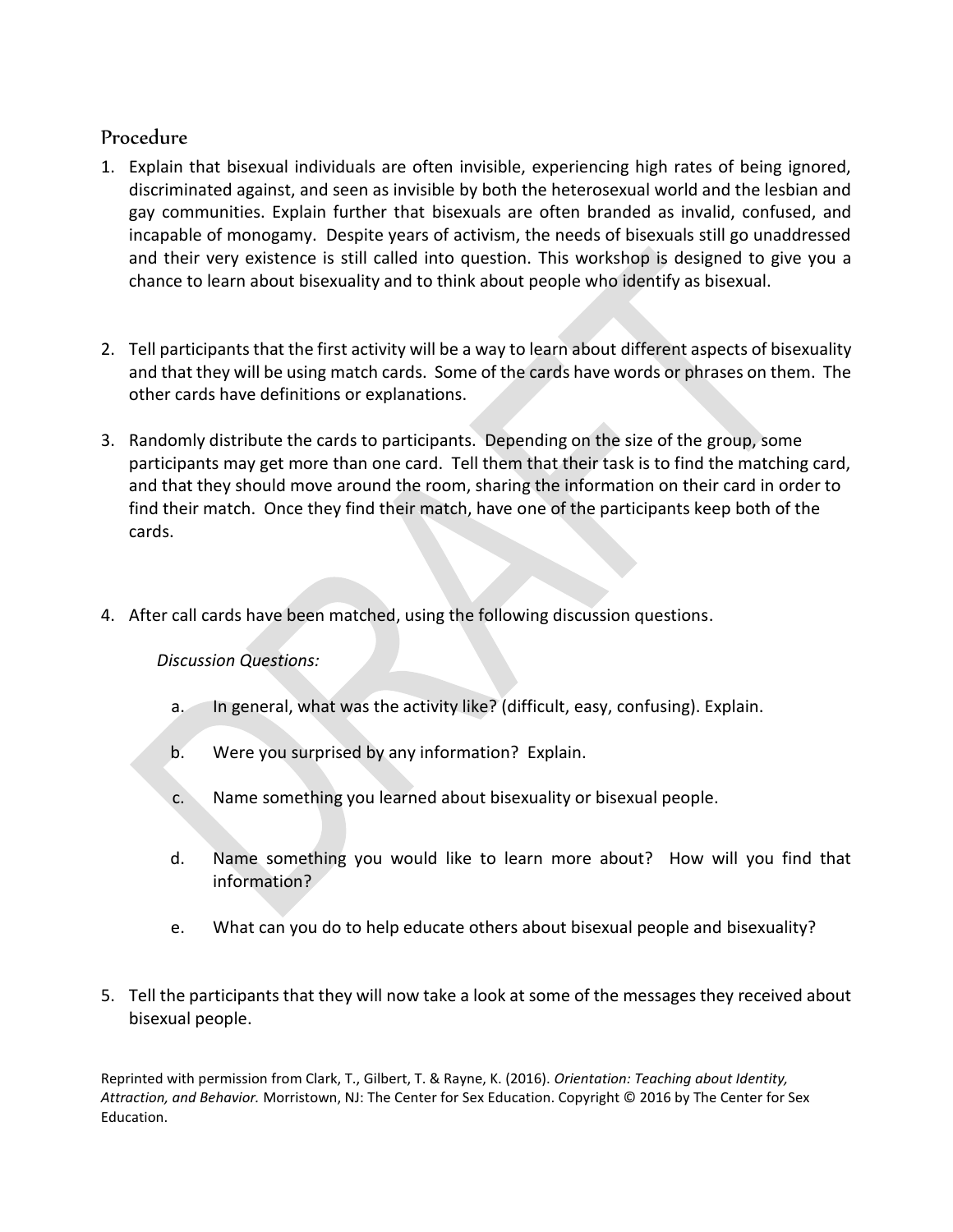- 6. Distribute a 5" X 8" card to each participant. Explain that what they write on the card is confidential. They will not need to show the card to anyone unless they choose to do so. They will answer some questions on the card and will then have a chance to talk about the questions. They will talk only if they wish to and only about what they themselves choose to discuss.
- 7. Read the following questions. Suggest they answer quickly. The first ideas that come to their minds are the ones that best reflect their real feelings. Watch for students to finish writing their answers on their cards before reading the next questions.
	- a. What are the first three words that come to your mind when you hear the word bisexual?
	- b. Think back as far as you can. What were the *major messages* you received about bisexual individuals? Can you remember any particular experiences?
	- c. What are three ways you think life is different for people who are bisexual?
	- d. What are three major concerns you would have if someone close to you confided that they were bisexual?
	- e. What are three ways people who are, or believe they may be, bisexual, can find support?
- 8. Divide participants, at random, into groups of four or five. Explain that they will have 10 minutes to discuss any parts of the exercise they choose. Remind them that no one has to talk unless they wish to, everyone should have a chance to speak, and listen actively to each other.
- 9. After 10 minutes, call participants back together to the large group.
- 10. Write "I learned that…." on the board and ask participants to turn their cards over and complete the sentence three times by writing what they learned.
- 11. Ask for volunteers to read one of their "I learned" statements. Explain that there will be no discussion of their responses.
- 12. Ask for ways people who are bisexual can find support. List the suggestions on the board. Ask participants which of these resources they think would be most helpful and why.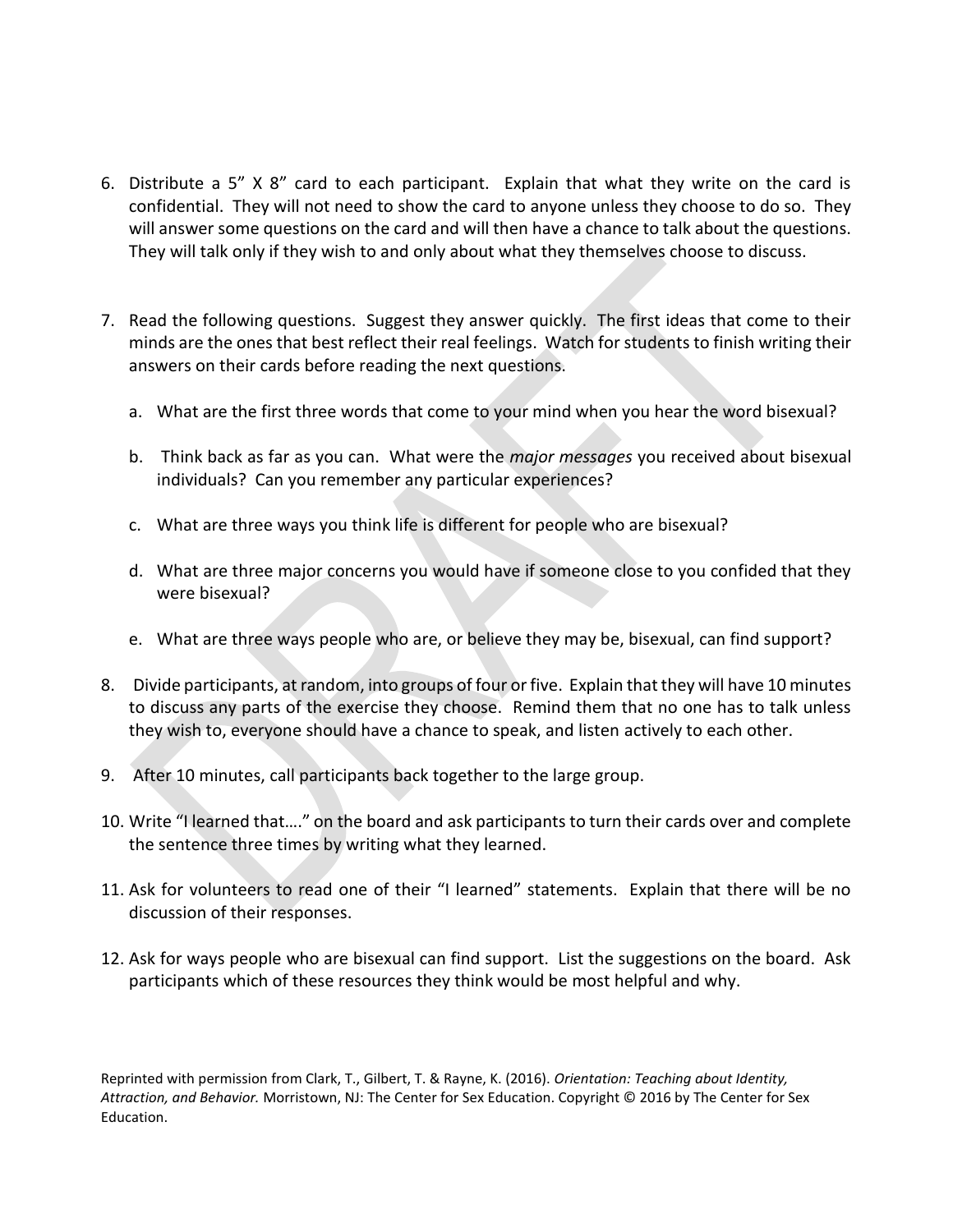## MATCH CARDS

Type each word/concept and definition/explanation on separate 8-1/2" X 11" paper or alternatively, write on large index cards.

| Word/Concepts                                     | Defintion/Explanation                                                        |
|---------------------------------------------------|------------------------------------------------------------------------------|
|                                                   | Someone who is capable of feeling                                            |
| <b>Bisexuality Redefined</b>                      | romantic, spiritual, and/or sexual                                           |
|                                                   | attraction for two or more genders.                                          |
|                                                   |                                                                              |
| <b>Bisexuality Redefined</b>                      | The capacity for emotional, romantic                                         |
|                                                   | and/or physical attraction to more                                           |
|                                                   | than one sex or gender. That capacity                                        |
|                                                   | for attraction may or may not manifest                                       |
|                                                   | itself in terms of sexual interaction.                                       |
|                                                   |                                                                              |
|                                                   |                                                                              |
| <b>Bisexuality Redefined</b>                      | Bisexuality is a SO in which an                                              |
|                                                   | individual experiences a combination                                         |
|                                                   | of sexual and affectional attraction to                                      |
|                                                   | members of all sexes/genders; engages                                        |
|                                                   | in varying degrees of sexual activities<br>with them; and self-identifies as |
|                                                   | bisexual in a way that is consonant                                          |
|                                                   | with personal, social, political, and                                        |
|                                                   | lifestyle preferences.                                                       |
|                                                   |                                                                              |
|                                                   |                                                                              |
|                                                   | People may use different words that a                                        |
| <b>Bisexual</b><br>People<br>Might<br>Also<br>Use | similar to "bisexual" to identify. Words                                     |
| Different Words To Identify Themselves            | such as pansexual, omnisexual, queer,                                        |
|                                                   | heteroflexible, and homoflexible.                                            |
|                                                   | Language is always evolving.                                                 |
|                                                   | Important to respect the terms people                                        |
|                                                   | use to identify themselves.                                                  |
|                                                   |                                                                              |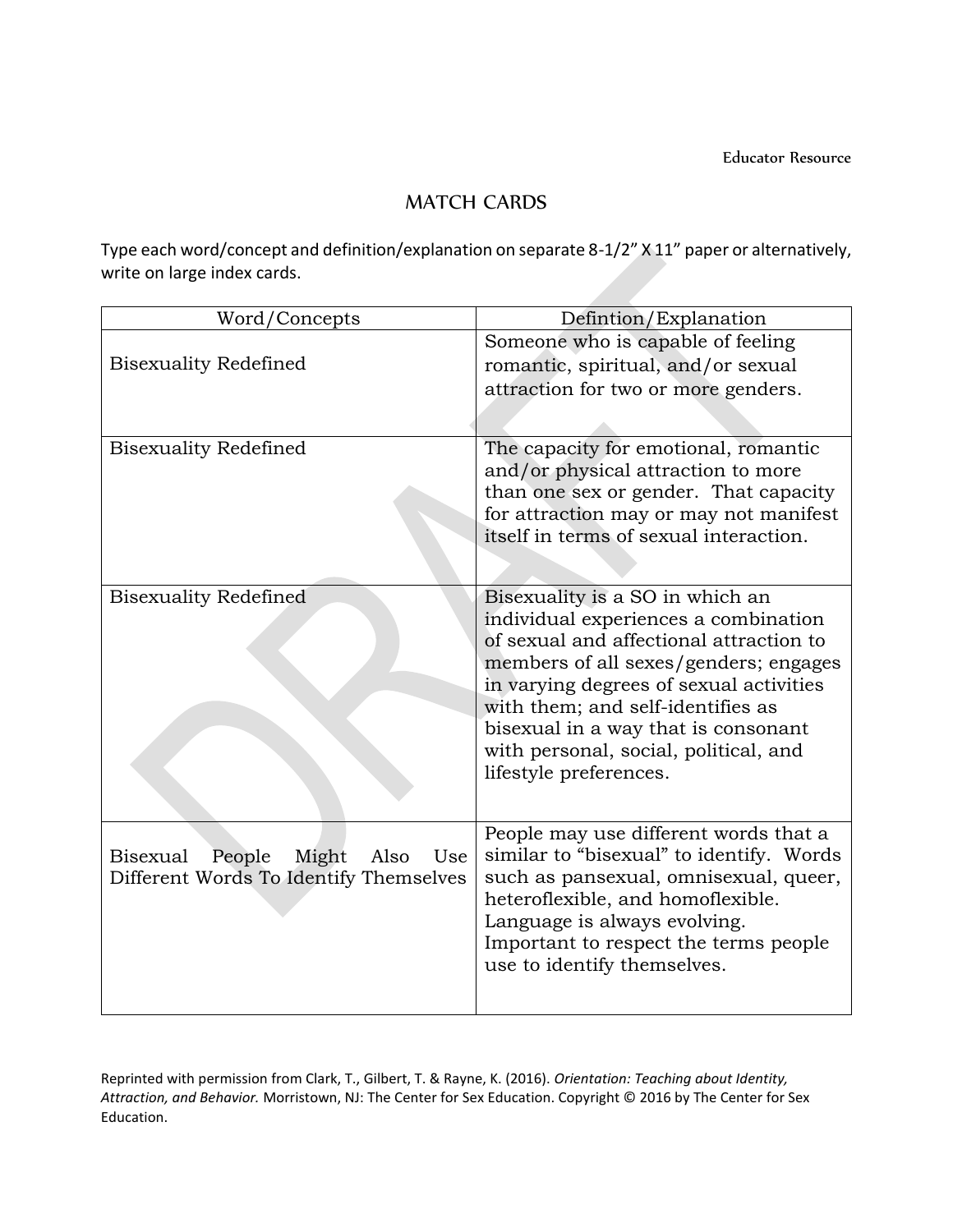| Example of Biphobia | Bisexual individuals often experience<br>discrimination from heterosexual<br>people for not being "straight" and<br>from the lesbian/gay community for<br>not being gay.   |
|---------------------|----------------------------------------------------------------------------------------------------------------------------------------------------------------------------|
| Example of Biphobia | Assuming that everyone you meet is<br>either heterosexual or gay/lesbian                                                                                                   |
| Example of Biphobia | Thinking bisexual people haven't made<br>up their minds and they are confused.                                                                                             |
| Example of Biphobia | Assuming a bisexual person would<br>want to fulfill your sexual fantasies or<br>curiosities.                                                                               |
| Example of Biphobia | Feeling that you can't trust a bisexual<br>to be monogamous                                                                                                                |
| Example of Biphobia | Avoid mentioning to a friend that you<br>are involved with a bisexual or working<br>with a bisexual group because you are<br>afraid they will think you are a<br>bisexual. |
| Alfred Kinsey       | This researcher from the 1950's<br>created a scale, graduated between<br>heterosexuality and homosexuality, to                                                             |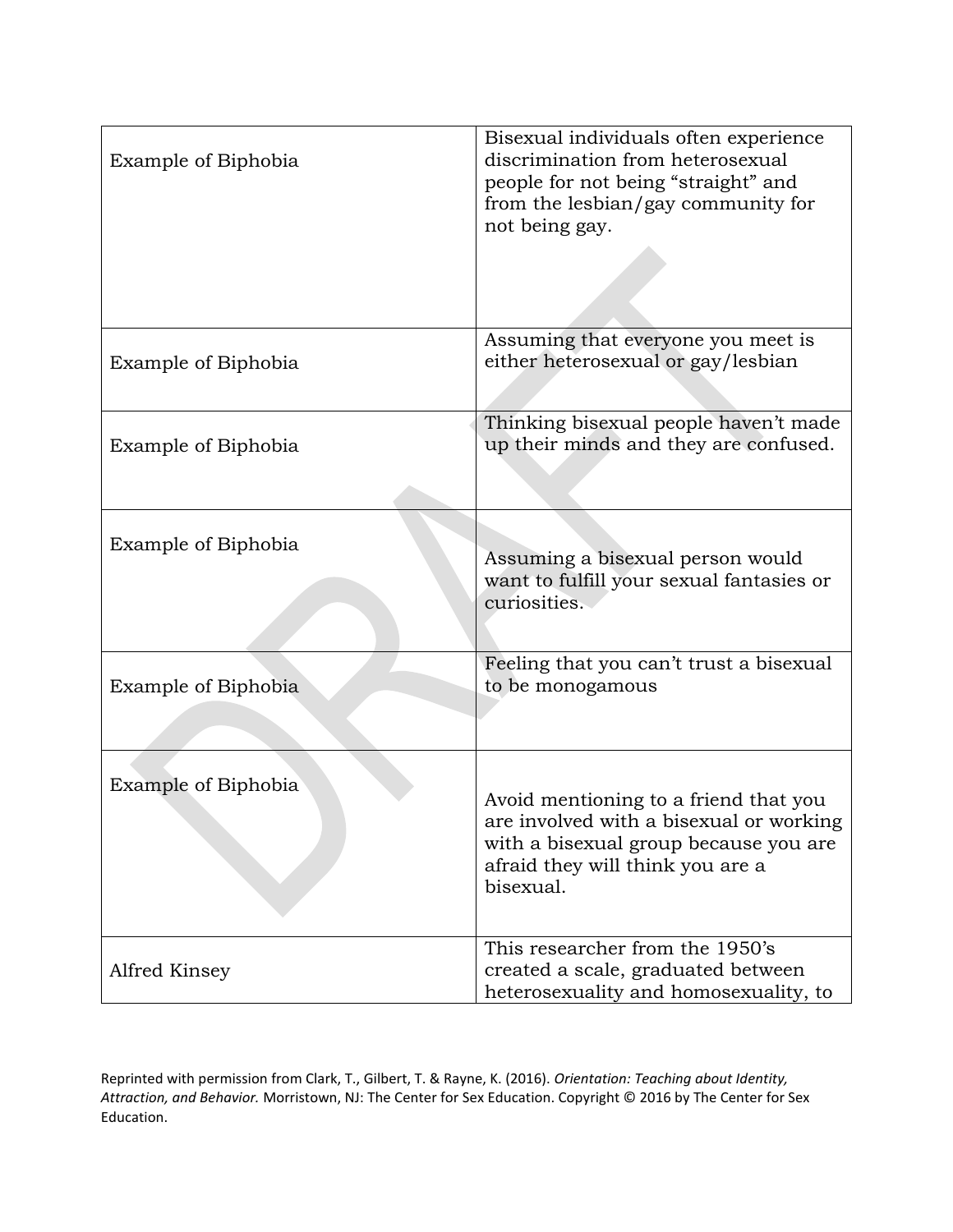|                                                            | rate individuals on actual experiences<br>and psychological reactions.                                                                                                                                                                                                                                |
|------------------------------------------------------------|-------------------------------------------------------------------------------------------------------------------------------------------------------------------------------------------------------------------------------------------------------------------------------------------------------|
| The American Institute of Bisexuality                      | This organization encourages,<br>supports and assists research and<br>education about bisexuality, through<br>programs likely to make a material<br>difference and enhance public<br>knowledge, awareness and<br>understanding about bisexuality and<br>publishes the Journal of Bisexuality.         |
|                                                            |                                                                                                                                                                                                                                                                                                       |
| Fritz Klein                                                | This person was a pioneering bisexual<br>rights activist, who was an important<br>figure in the modern LGBT rights<br>movement, and founded the first<br>bisexual support group called the<br>Bisexual Forum and developed the<br>Klein Sexual Orientation Grid, building<br>on Alfred Kinsey's work. |
| Example of health disparities affecting<br>bisexual people | According to Healthy People 2020,<br>Bisexual have higher rate of tobacco<br>use, compared to lesbians, gays, and<br>heterosexuals; and have higher rates<br>of anxiety or mood disorder compared<br>to heterosexuals, lesbians and gays.                                                             |
| Example of health disparities affecting<br>bisexual people | According to Healthy People 2020,<br>bisexual women are the most likely to<br>have never had a cancer screening<br>(mammogram or pap test) compared to<br>heterosexuals or lesbians and bisexual<br>women have more risk factors for                                                                  |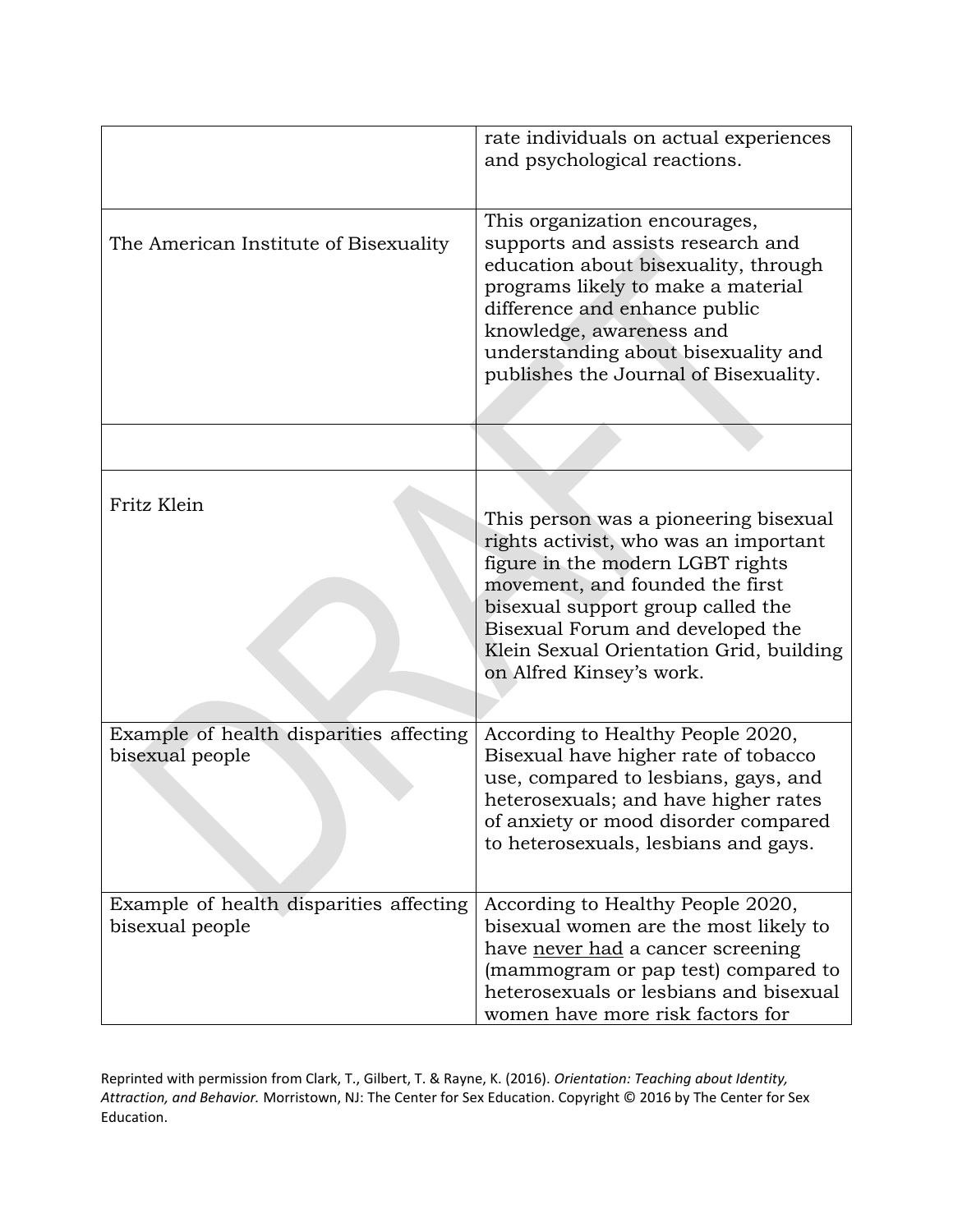|                                                         | heart disease compared to<br>heterosexuals or lesbians.                                                                        |
|---------------------------------------------------------|--------------------------------------------------------------------------------------------------------------------------------|
|                                                         |                                                                                                                                |
| Movies that depict bisexual characters                  |                                                                                                                                |
|                                                         | Brokeback Mountain, Rocky Horror<br>Picture Show, and Chasing Amy.                                                             |
|                                                         |                                                                                                                                |
| Kate Brown                                              | Oregon's first openly bisexual<br>governor, elected in 2014.                                                                   |
|                                                         |                                                                                                                                |
| September 23                                            | <b>Bisexual Awareness Day</b>                                                                                                  |
|                                                         |                                                                                                                                |
| The Month of March                                      | Bisexual Health Awareness Month                                                                                                |
| Being a Bi Ally might include some of<br>these actions  | Believing that bisexual people exist;<br>celebrating bisexual awareness day;                                                   |
|                                                         | ask about same-sex and other sex<br>relationships; helping to education                                                        |
|                                                         | about bisexual individuals.                                                                                                    |
|                                                         |                                                                                                                                |
| The meaning of the three colors of the<br>bisexual flag | The deep pink or rose stripe at the top<br>of the flag represents the possibility of<br>same gender attraction; the royal blue |
|                                                         | stripe at the bottom of the flag                                                                                               |
|                                                         | represents the possibility of opposite<br>gender attraction and the stripes                                                    |
|                                                         | overlap in the middle part of the flag to<br>form a deep shade of lavender or                                                  |
|                                                         | purple, represents the possibility of<br>attraction anywhere along the gender                                                  |
|                                                         | spectrum.                                                                                                                      |
|                                                         |                                                                                                                                |